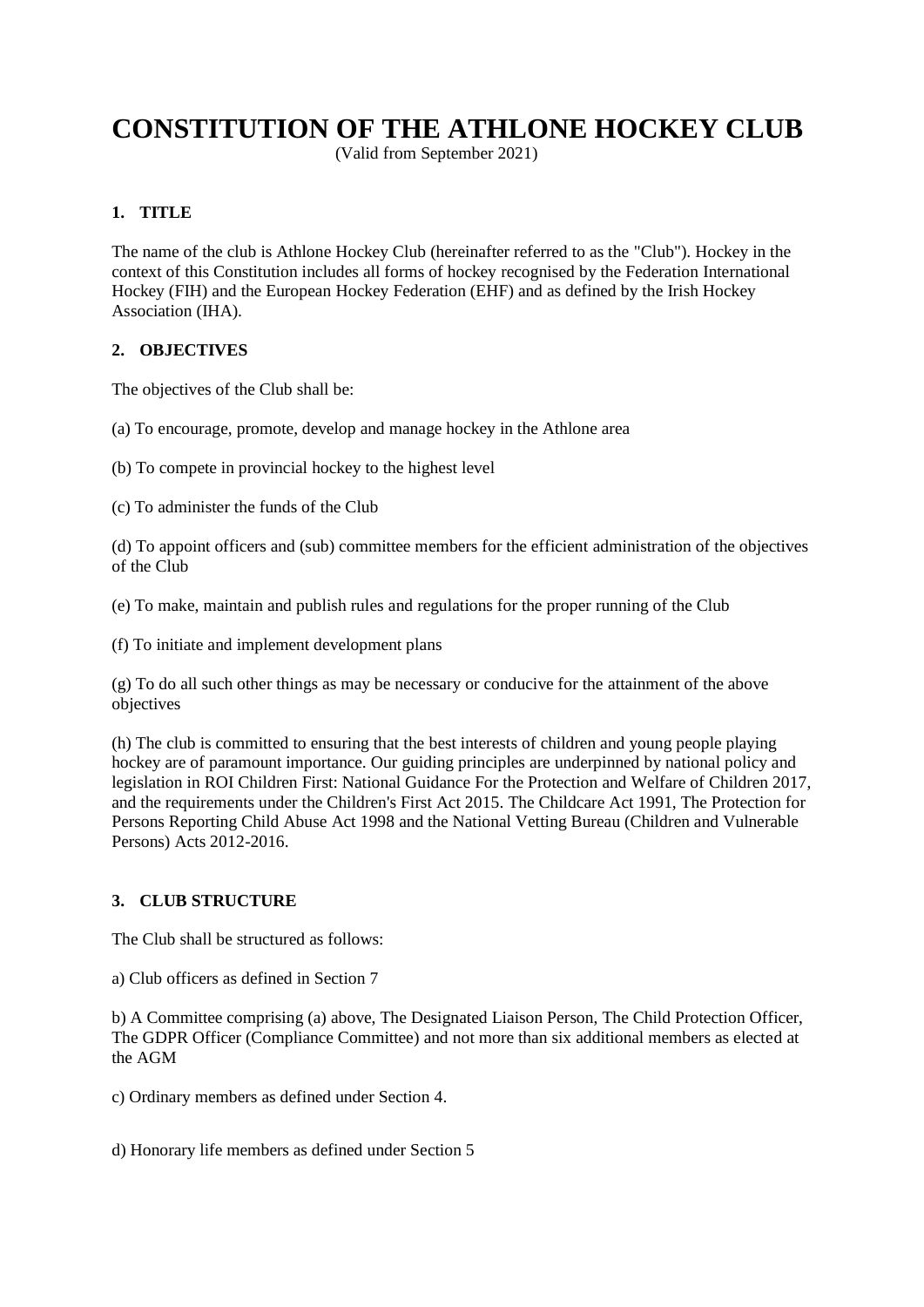## **4. MEMBERSHIP**

(a) Membership of the Club, other than as defined in Section 5, shall be open to any person resident in Ireland wishing to participate in the game of hockey, or in its administration, from age seven (7) upwards. Any such person (or parent on behalf of u18 members) shall agree to be bound by the Codes of Conduct and the Constitution of the Club.

(b) Membership applications will be considered at the end of each season for the forthcoming season.

(c) Membership can be withdrawn by the club in certain disciplinary situations (See section 14)

(d) Membership for playing members shall be by online subscription and filling in of an application form on an annual basis.

(e) Membership for non-playing adults shall be by the filling of a Hockey Ireland online application on an annual basis.

(f) The committee has the right to refuse membership.

(g) Each member shall supply contact details each year, to include name, postal address, email address and telephone number, and in the case of junior members, parental/guardian permission, together with any further information as defined by the Club.

(h) Consent of parents/guardians is necessary for children to become members

# **5. HONORARY LIFE MEMBERS**

Honorary Life Membership of the Club may be conferred on persons whose services to the Club are such that entitle that person to that distinction. Nominations shall be submitted in writing to the Committee secretary for consideration by the committee.

#### **6. SUBSCRIPTIONS**

(a) Each playing member shall pay annually to the Club such fees as may be determined at the AGM in the preceding season,

(b) The amount of all such affiliation fees shall be forwarded online using 'easypaymentsplus' to the treasurer as defined by the Club Rules.

c) The Committee shall have the power to discipline and/or fine any member for late payment.

# **7. ADMINISTRATIVE STRUCTURE**

The committee shall consist of the officers as described below, The Designated Liaison Person, the Child protection Officer, and GDPR Officer (Compliance Committee) and up to six additional members elected at the AGM. Provision may be made for co-opting further members to the committee at subsequent committee meetings. Six members present and entitled to vote shall constitute a quorum at regular committee meetings.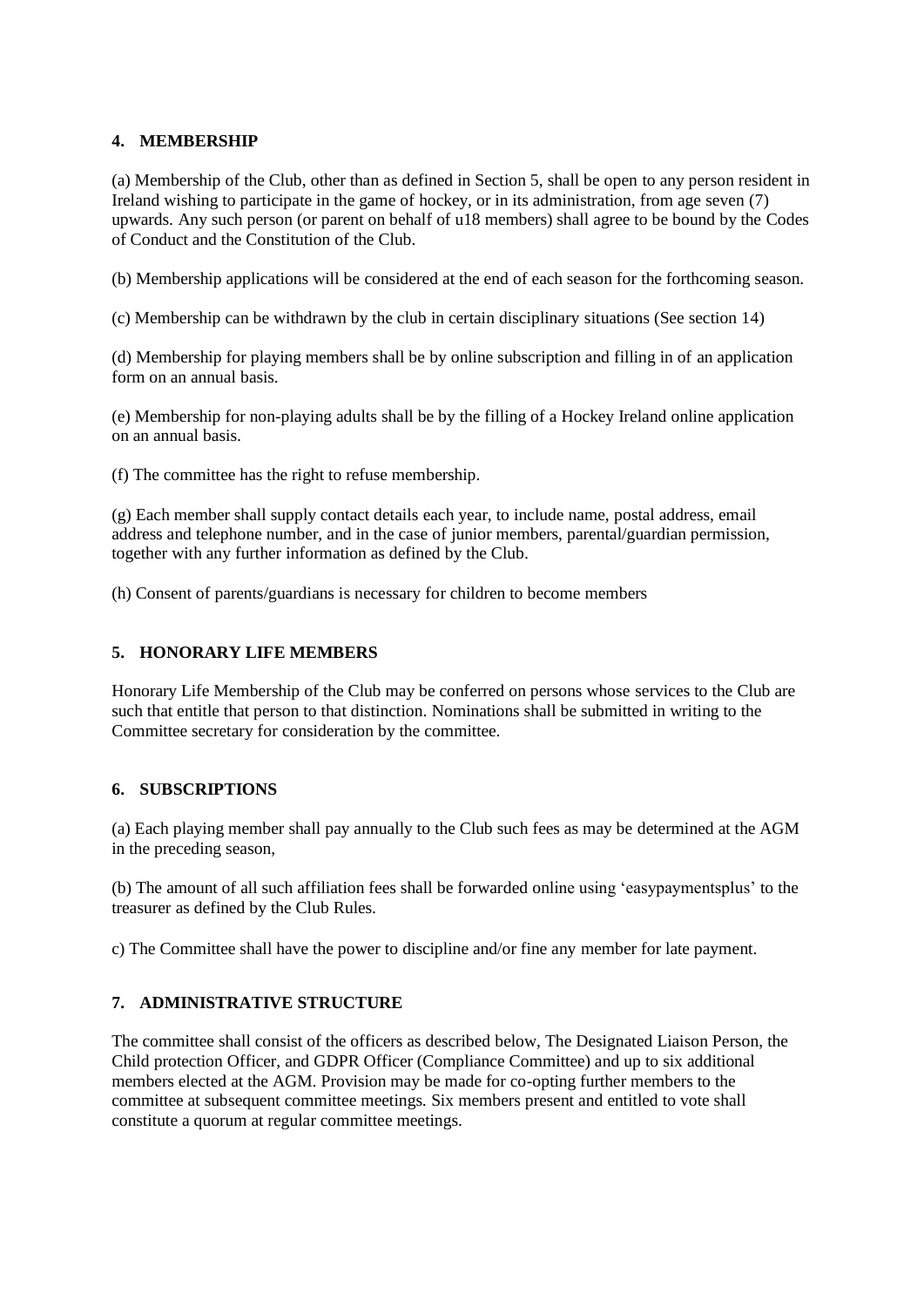#### **OFFICERS**

(a) The Officers of the Club shall be the Chairperson, Vice Chairperson, Secretary, Fixtures Secretary and Treasurer. Preferably the club would also elect an Assistant Secretary, Assistant Fixtures Secretary and Assistant Treasurer.

(b) The Officers shall each be elected for one year at the AGM and each shall be eligible for reelection for a further year up to a maximum of three consecutive years.

(c) The Chairperson shall represent the Club and in his/her absence the Assistant Chairperson shall represent the Club. In the absence of both the Chairperson and the Assistant Chairperson, the committee shall decide the representative.

Any vacancy arising amongst the Committee members shall be filled as soon as may be practical by an appointment by the Committee and the person so appointed shall hold office until the next AGM.

The Club shall indemnify each of its Officers, officials and Committee members when acting in good faith, against claims by third parties for liabilities arising out of their official duties for, or on behalf of, the Club.

# **8. POWERS OF THE COMMITTEE ON BEHALF OF THE CLUB**

- (a) To fundraise for support and development of the Club and Club facilities
- (b) To employ staff if necessary to achieve the objectives of the Club
- (c) To lease/ hire or purchase property to be held in the name of the trustees of the Club
- (d) To take out insurance
- (e) To liaise with other organisations
- (f) To enter into financial agreements on behalf of the Club

# **9. ANNUAL GENERAL MEETING**

The Club shall hold an AGM not later than the 31st May in every year at a time and place to be determined by the Committee. At this meeting the following items shall be on the agenda:

- (a) Apologies
- (b) Confirmation of the Minutes of the previous AGM
- (c) Matters arising
- (d) Annual Report of the Club
- (e) Treasurer's Report with accounts information
- (f) Roll Call of all attendees
- (g) Proposals for amendments to the Constitution of the Club
- (h) Dissolution of outgoing Committee
- (j) Election of Officers and new Committee
- (J) Appointment of Code of Ethics Designated Liaison Person.
- (k) Appointment of Children's Officer(s)
- (l) Appointment of GDPR Officer
- (m) Proposals for fixing of annual subscriptions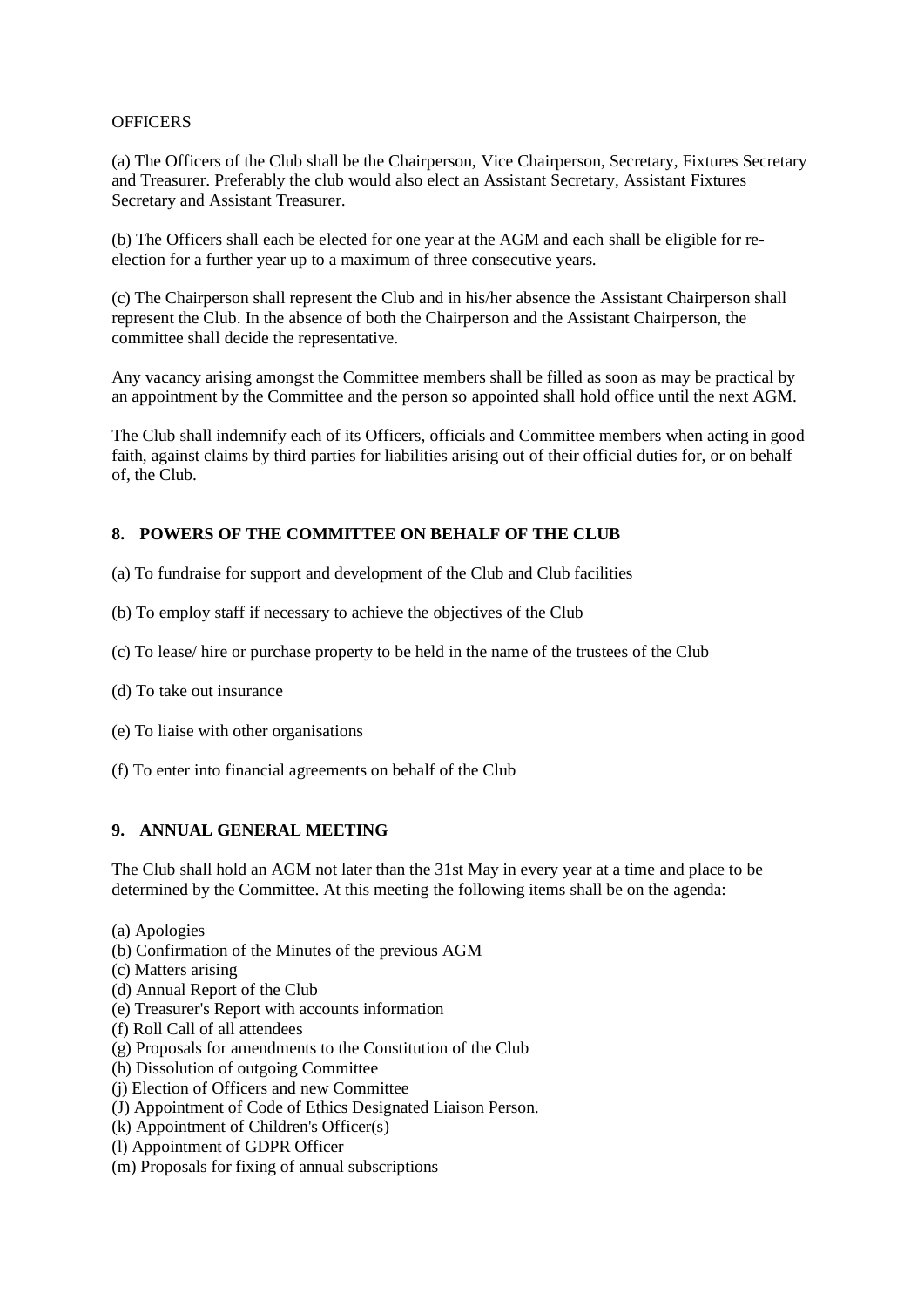(n) General Business

Notice of proposed changes to the Constitution of the Club, resolutions and nominations for positions detailed above shall be forwarded to the Secretary so as to arrive not later than two weeks prior to the date of the AGM.

(a) The Secretary shall give at least twenty one (21) days notice in writing of the AGM specifying the date, time and place of the Meeting and including the agenda and details of any resolution(s) being proposed.

(b) The notice shall be sent to the Committee, Honorary Life Members, and all members of the Club.

(c) The Chairperson shall chair Annual General Meetings, in his/her absence, the members present and entitled to vote shall elect one of their number to chair the Meeting.

(d) Six members present and entitled to vote shall constitute a quorum.

(e) Voting shall be by show of hands, unless twenty five (25) percent of those present and entitled to vote, request a secret ballot.

f) Every resolution at Annual General Meetings shall be decided by a simple majority of votes of those present, entitled to vote. Except as provided in (g) below, no person shall cast more than one vote.

(g) In the case of equality of votes, the Chairperson of the meeting shall have a second or casting vote.

(h) Changes in the Constitution of the Club and all resolutions passed at an AGM or EGM shall come into force immediately unless the Meeting shall decide otherwise.

(i) There shall be no postal or proxy votes

(j) The Annual General Meeting or Extraordinary General Meeting may appoint trustees of the club.

#### **10. PROPOSALS TO ANNUAL GENERAL MEETINGS AND EGMs**

Any proposal or resolution for consideration, and voting thereon, at any AGM shall be submitted in full, in writing, to the Secretary. It should arrive with him/her not later than 14 days prior to the date of the AGM at which the proposal is to be considered and voted upon, and be distributed to all members.

#### **11. VOTING ENTITLEMENT AT ANNUAL GENERAL MEETINGS AND EGMs**

Those entitled to vote at Annual General Meetings shall be:

(a) Committee Members

(b) Honorary Life Members

(c) Ordinary Members as defined in Section 4 with the exception of playing members under the age of eighteen (18) who may be represented by a parent or guardian

(d) Where a member falls under two or more of the above categories, they will be entitled to one vote only per motion.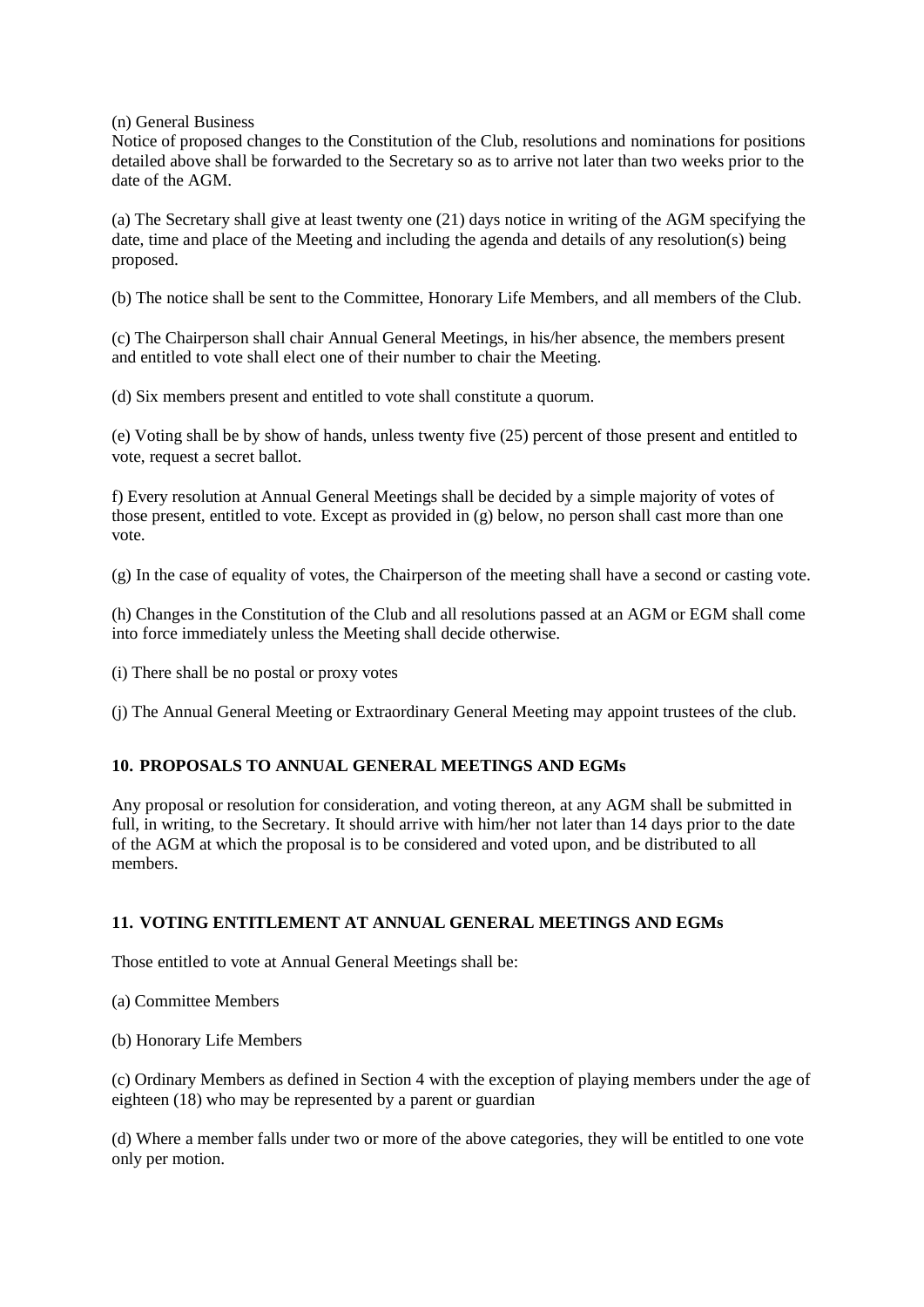## 12. **FINANCE**

(a) The financial year of the Club shall end with the end of each season each year.

(b) A Statement of Affairs and Income and Expenditure Account shall be prepared in respect of each financial year as soon as possible after the end of that financial year and shall be ratified annually at the AGM.

(c) A copy of the accounts for the previous financial year shall be circulated to the Officers, members of the Committee, at the AGM.

(d) The Treasurer shall be responsible for the current accounts, deposit accounts or other accounts as may be authorised from from time to time in the name of the Club. Cheques shall be signed by the Treasurer and the Chairperson of the Club. All payments and other documents relating to such accounts shall be signed by these two persons.

## **13. MINUTES**

Minutes shall be taken of all proceedings of Annual General Meetings, and such minutes shall, upon questions put and a vote taken at the next meeting, be signed by the Chairperson of the meeting and when thus signed shall be conclusive evidence of the correctness of the entry. Adopted minutes shall be forwarded to the Officers and Members of the Committee by the Club Secretary.

#### **14. DISCIPLINE**

(a) In the event of any affiliated member being reported to the Chairperson for an alleged breach of the Rules and Constitution, or misconduct which is alleged to have brought the game into disrepute, the Club shall appoint a Compliance Committee of not less than three persons to enquire into the alleged offence

(b) If after fully investigating the alleged breach of misconduct and if the allegation is proven the Compliance Committee shall have the authority to expel or suspend the offending member or to deal with the matter in such manner as the Committee considers fit. The decision of the Compliance Committee shall be conveyed in writing by the Chairperson to the offending member within seven (7) days of the hearing.

(c) Any member found guilty by the Compliance Committee shall have the right to appeal to an appeal Tribunal appointed by the Committee against any decision or punishment imposed by the Compliance Committee but such appeal must be lodged in writing with the Chairperson within fourteen (14) days of the notification of the decision of punishment. The appeal must be heard within fourteen (14) days of its receipt by the Chairperson. No member of the Compliance Committee shall be a member of the Appeal Tribunal.

#### **15. APPEALS**

In the event of an appeal in a matter, other than a disciplinary matter any members wishing to appeal shall do so in writing to the Chairperson of the Club. The Chairperson who must receive the appeal within fourteen (14) days of the date of the notice of the original decision shall then convene an Appeal Commission.